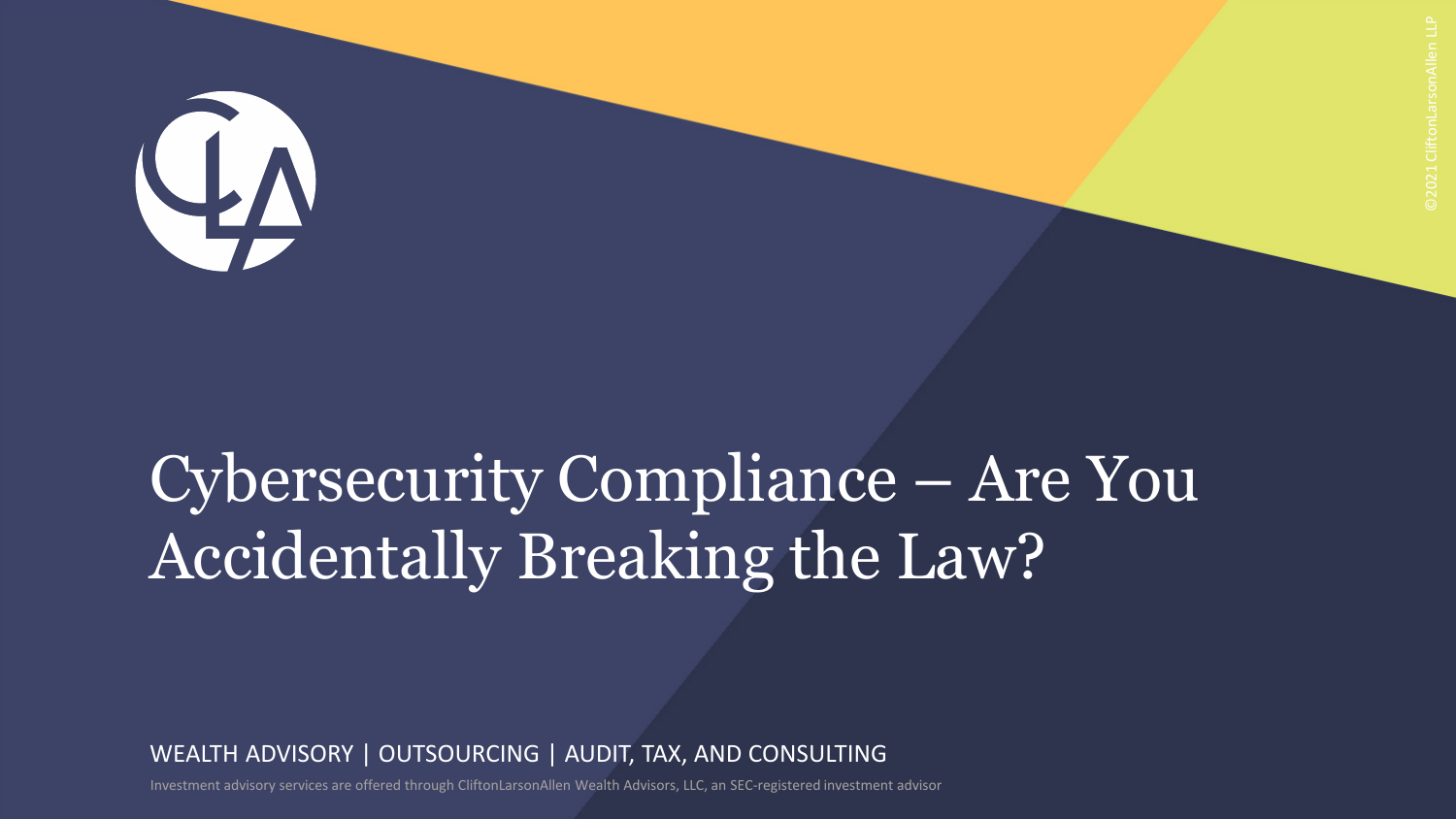#### Disclaimer

*The information contained herein is general in nature and is not intended, and should not be construed, as legal, accounting, or tax advice or opinion provided by CliftonLarsonAllen LLP to the user. The user also is cautioned that this material may not be applicable to, or suitable for, the user's specific circumstances or needs, and may require consideration of non-tax and other tax factors if any action is to be contemplated. The user should contact his or her CliftonLarsonAllen LLP or other tax professional prior to taking any action based upon this information. CliftonLarsonAllen LLP assumes no obligation to inform the user of any changes in tax laws or other factors that could affect the information contained herein.*

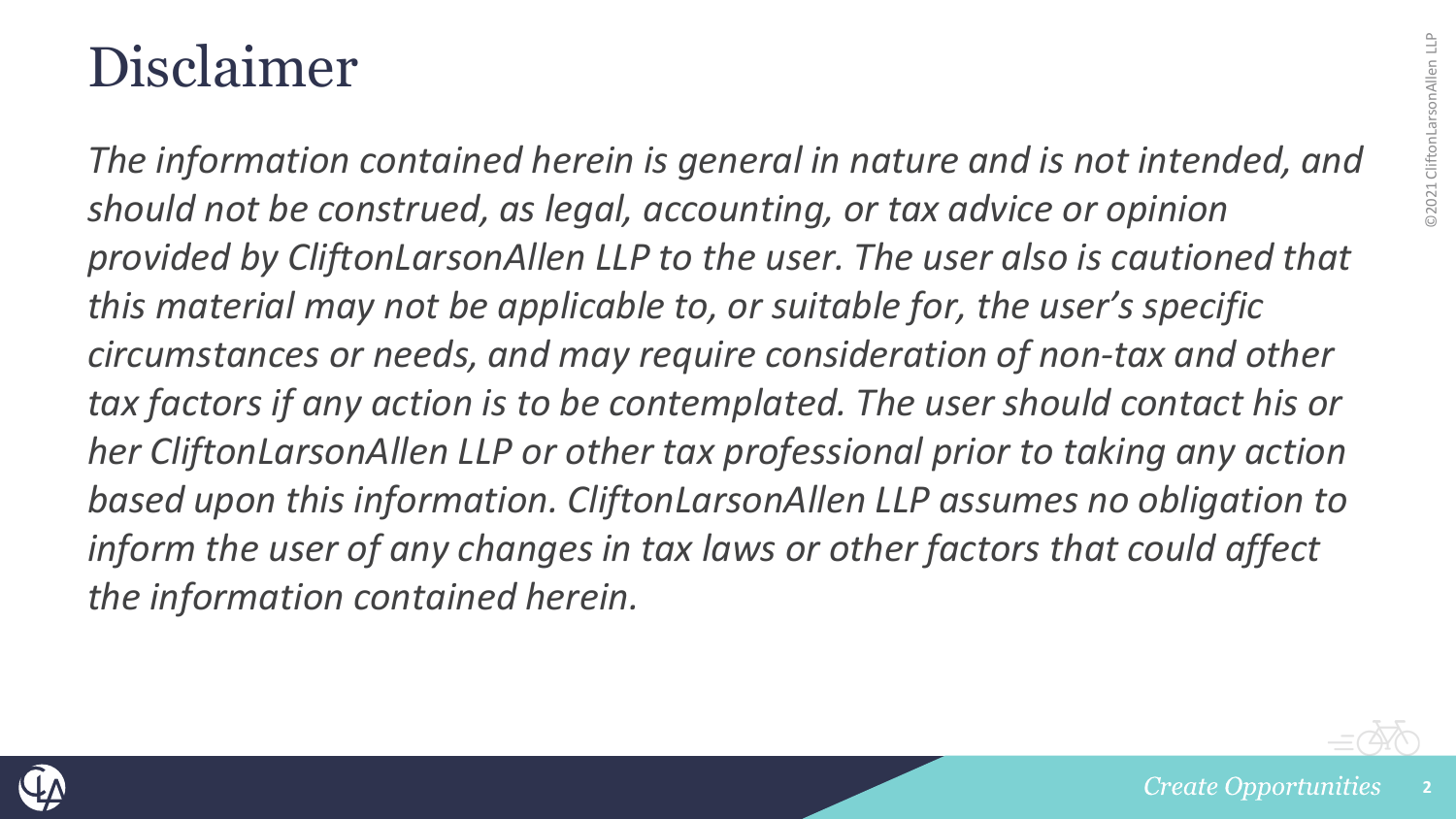#### Learning Objectives

At the end of this session, you will be able to:

- Identify risks of cybersecurity breaches
- Discuss the current state of cybersecurity compliance and oversight
- List common mistakes companies make that create security weaknesses
- Recognize the legal and regulatory implications of a cyber incident
- Identify various cyber security regulations applicable to your company/industry
- Determine what your company needs to do to ensure they comply with any applicable regulations



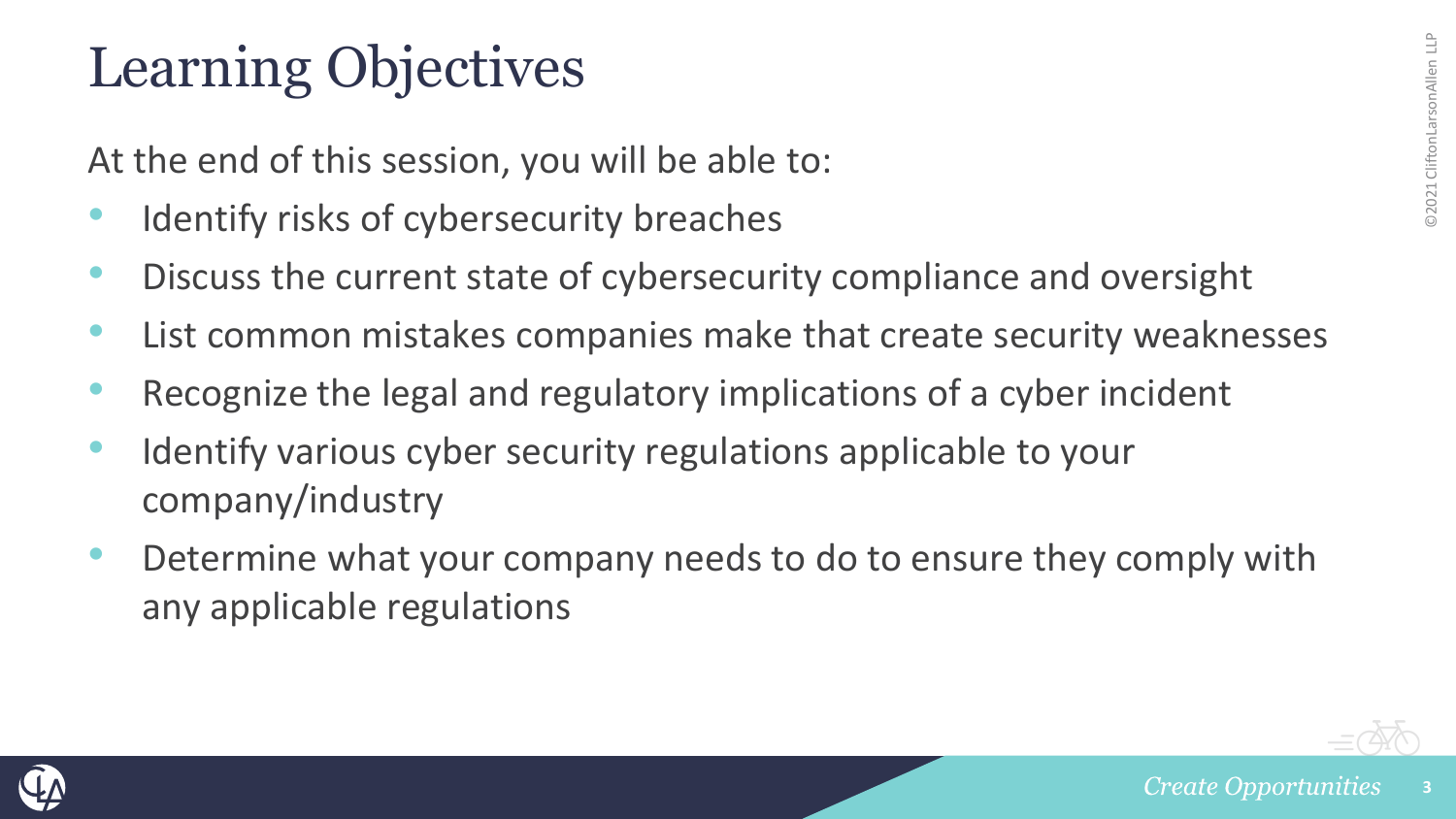#### Introductions





Frank Rudewicz, Principal CLA



David Sun, Principal CLA



Christopher Luise, Co-CEO ADNET Technologies



Rob Fitzgerald, Managing Partner Arcas Risk Management



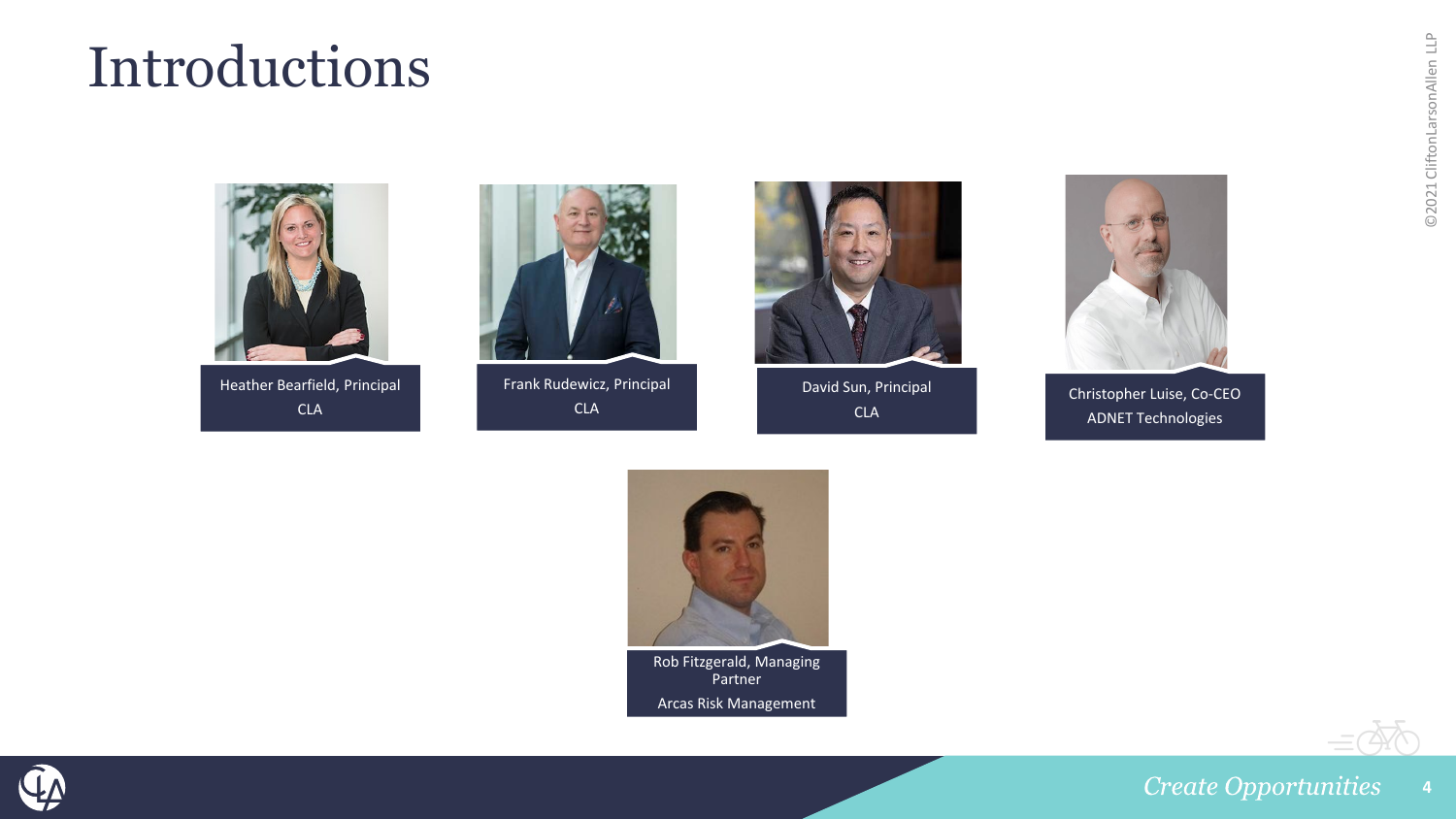#### Current Cyber Threat Landscape

- As a result of the pandemic and the rush to remote work, we have seen a significant increase in security incidents.
- Hackers (both individuals and nation state) recognize continue to exploit weaknesses in cybersecurity systems and practices.
- Supply chain and vendors (Vendor Risk Management) has become a focus.

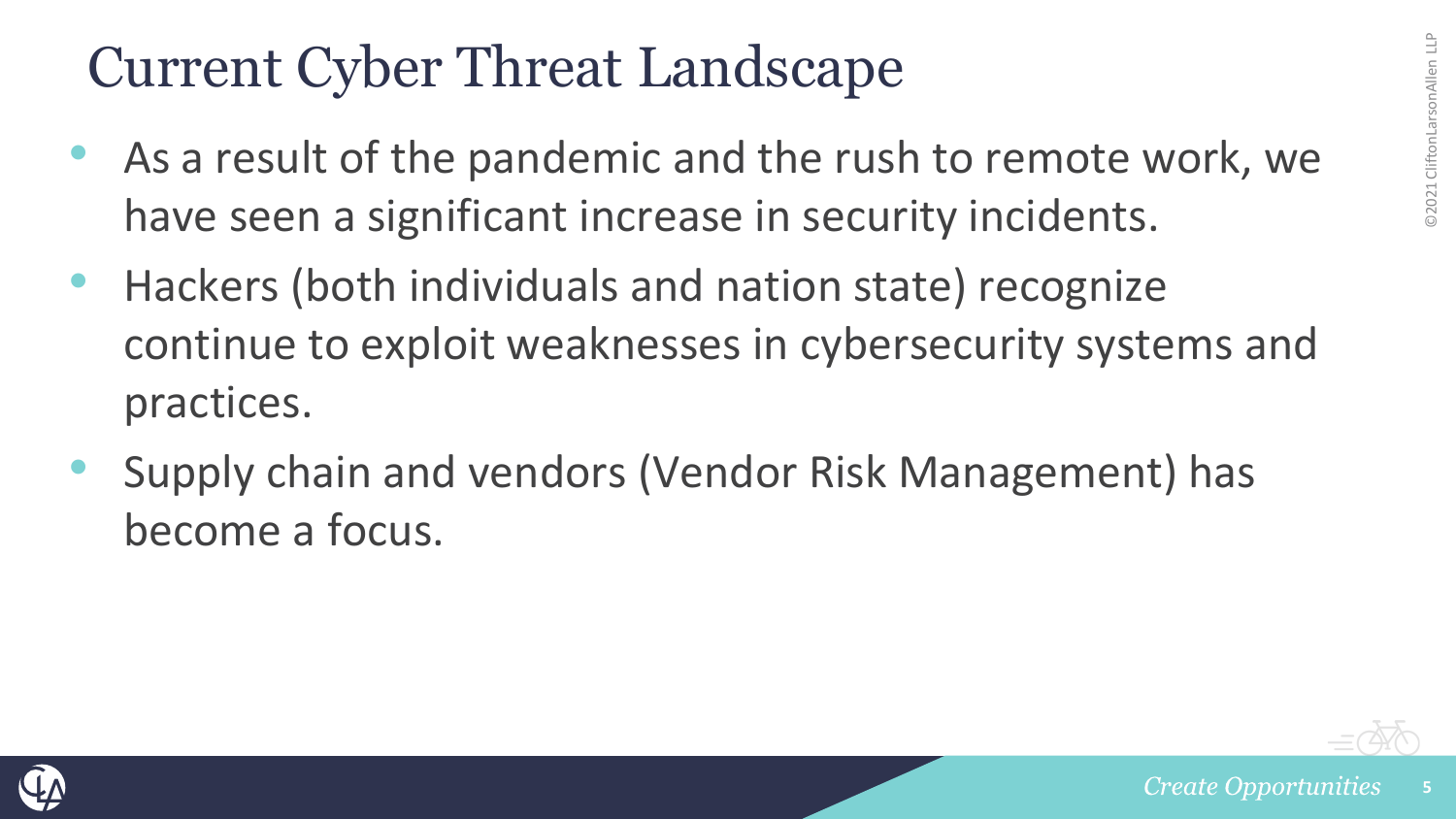#### By the Numbers

#### **A Recent Global study on the Cost of a Data Breach conducted by Ponemon Institute and IBM Security noted:**

- \$8.64m Average cost of a data breach in the United States
- 80% Share of breaches that included records containing customer Personally Identifiable Information (PII), at an average cost of \$150 per record
- \$2.35m Average global total cost of a breach for organizations under 500 employees; \$5.52m at enterprises over 25K employees

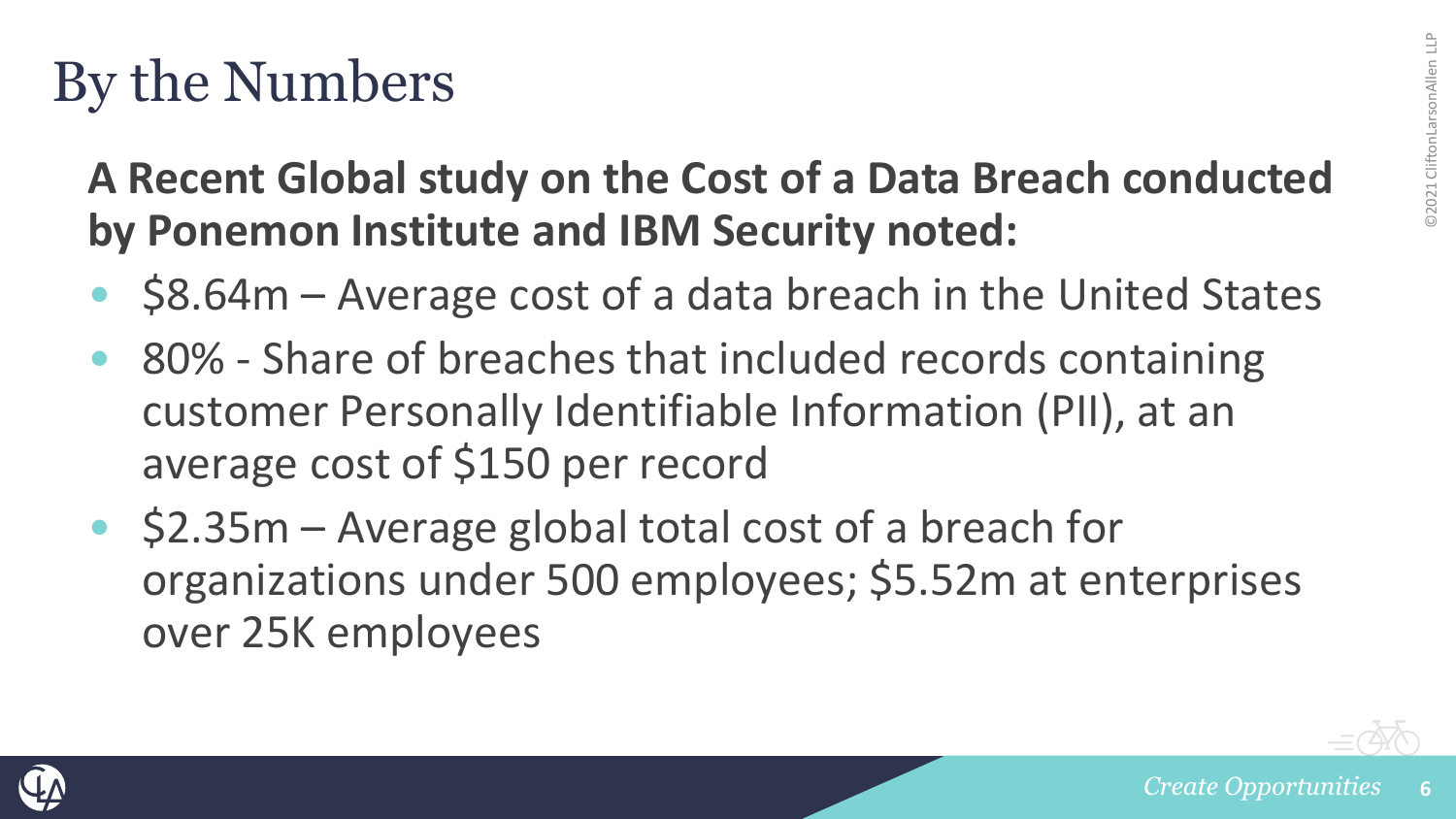## The Number of Days to Identify & Contain Breach

| Financial services 177 days |                    |         |          |          | 56 days  | 233 days |          |          |
|-----------------------------|--------------------|---------|----------|----------|----------|----------|----------|----------|
|                             | Research 187 days  |         |          |          | 57 days  | 244 days |          |          |
| Technology                  | 187 days           |         |          |          | 59 days  | 246 days |          |          |
| Communication               | 191 days           |         |          |          | 60 days  | 251 days |          |          |
|                             | 197 days           |         |          |          | 57 days  | 254 days |          |          |
| Pharmaceuticals 191 days    |                    |         |          |          | 66 days  | 257 days |          |          |
| Hospitality 200 days        |                    |         |          |          | 75 days  |          | 275 days |          |
| Transportation 203 days     |                    |         |          |          | 72 days  |          | 275 days |          |
| Global average 207 days     |                    |         |          |          | 73 days  |          | 280 days |          |
|                             | Media 201 days     |         |          |          | 80 days  |          | 281 days |          |
|                             | Education 212 days |         |          |          | 71 days  |          | 283 days |          |
|                             | Services 210 days  |         |          |          | 76 days  |          | 286 days |          |
| Industrial 220 days         |                    |         |          | 82 days  |          | 302 days |          |          |
| Consumer                    | 226 days           |         |          | 81 days  |          | 307 days |          |          |
|                             | Retail 228 days    |         |          |          | 83 days  | 311 days |          |          |
| Entertainment 224 days      |                    |         |          | 90 days  |          | 314 days |          |          |
| Public sector 231 days      |                    |         |          |          |          | 93 days  |          | 324 days |
| Healthcare 236 days         |                    |         |          |          |          | 93 days  |          | 329 days |
|                             | 0 days             | 50 days | 100 days | 150 days | 200 days | 250 days | 300 days | 350 day  |

• Average is around 275 days to detect a breach and then contain the attack. 200 days to detect, 75 days to contain.



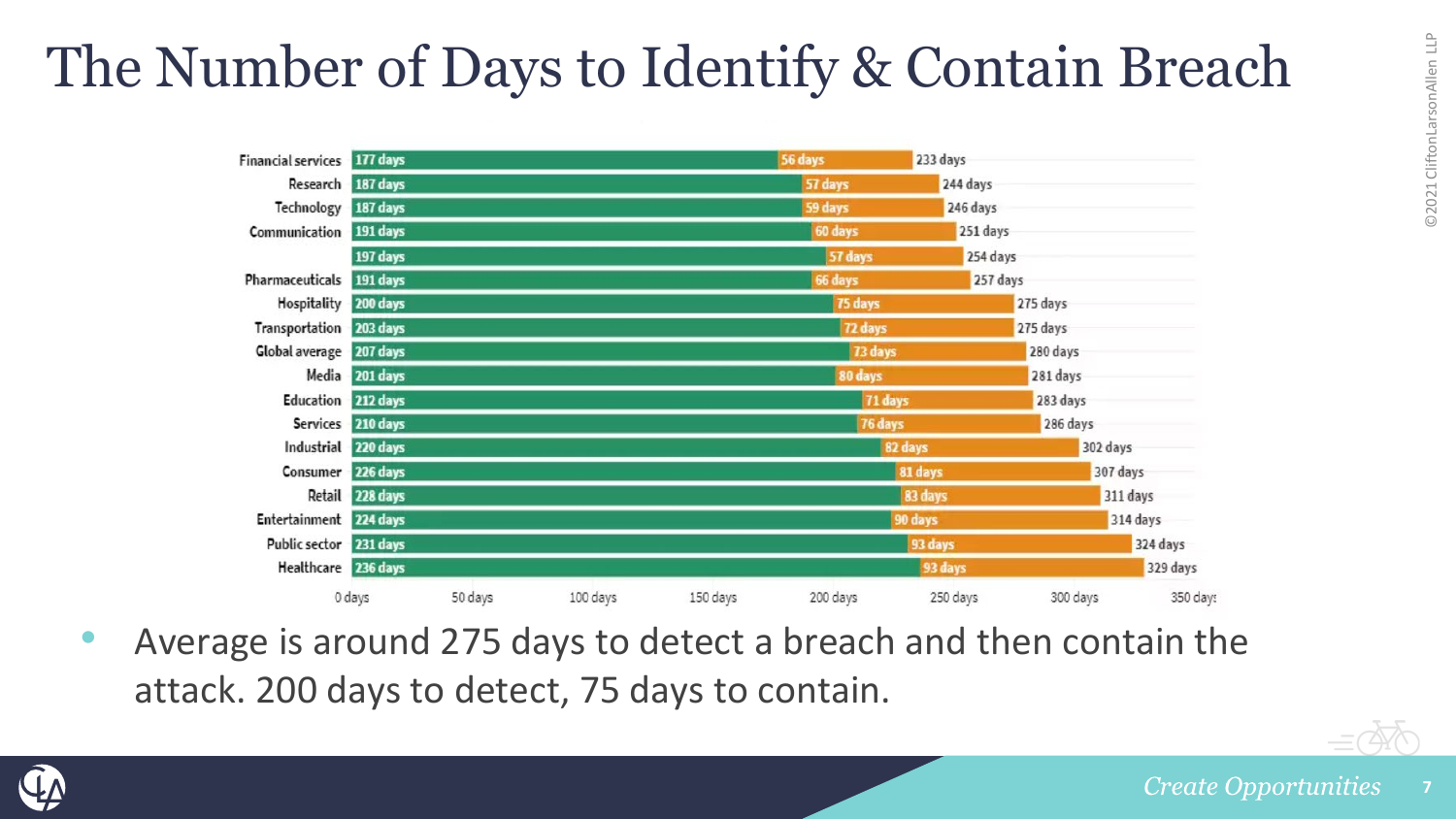#### Behind the Statistics

**Hackers can do a lot in and to your network in 191 days**

- •Learn everything about your business
- •Find you crown jewels and take them
- •Disable backups and security systems
- •Create numerous back doors

**Labeling ransomware as the top threat creates a false narrative**

- •Ransomware is usually coupled with other acts and just the most visible part of the attack
- •These days, ransomware coupled with data exfiltration
- •Resuming operations is just the first step
- •Legal and business ramifications of a data breach can persist

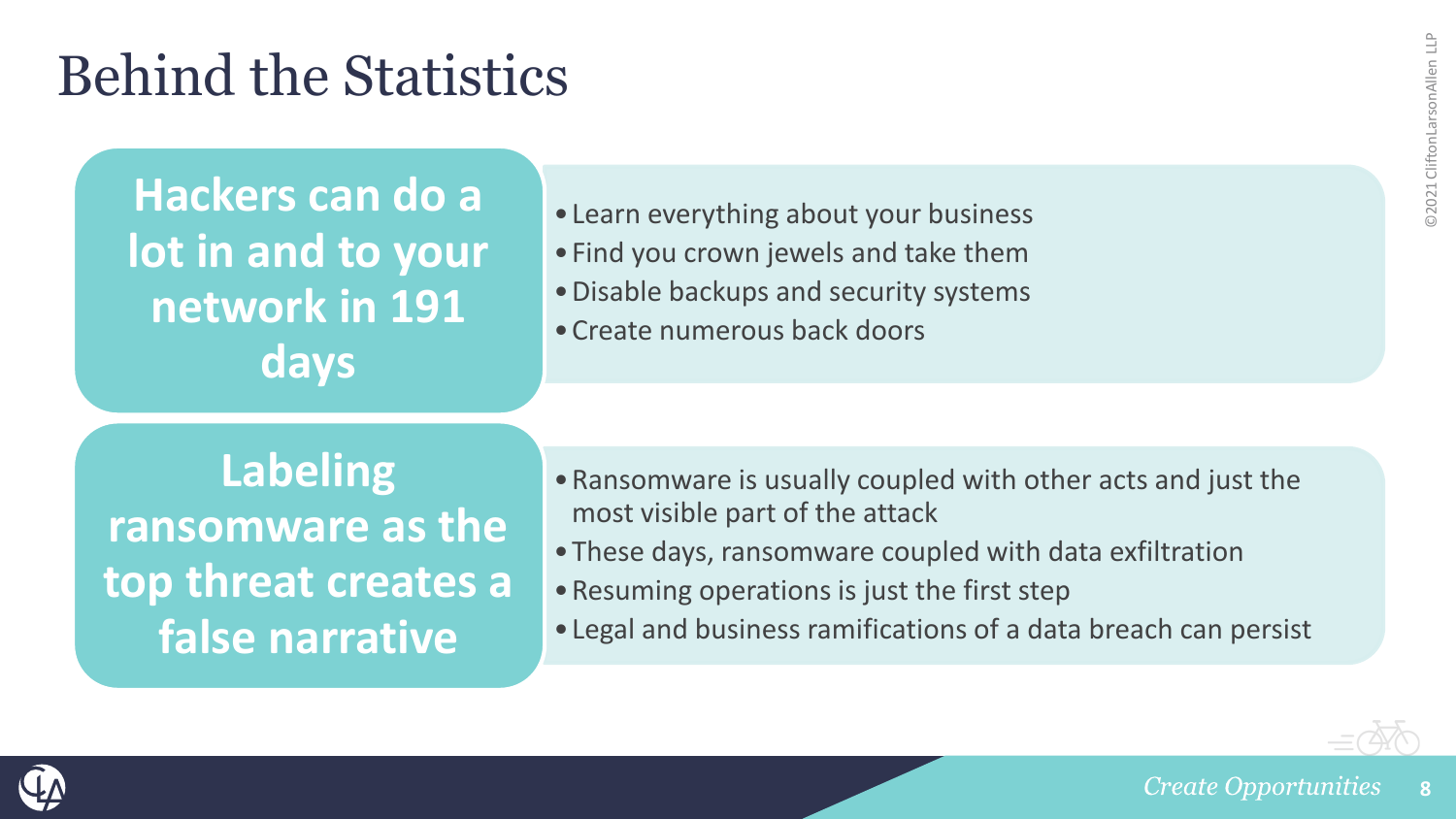#### The Problem

- Implementing appropriate cybersecurity measures is costly and inconvenient.
- Businesses want to avoid reputational damage from a data breach leading them to keep things quiet.
- Individuals are kept in the dark that their data has been compromised.



Samantha Ann Schwartz/Cybersecurity Dive, data from Gartner

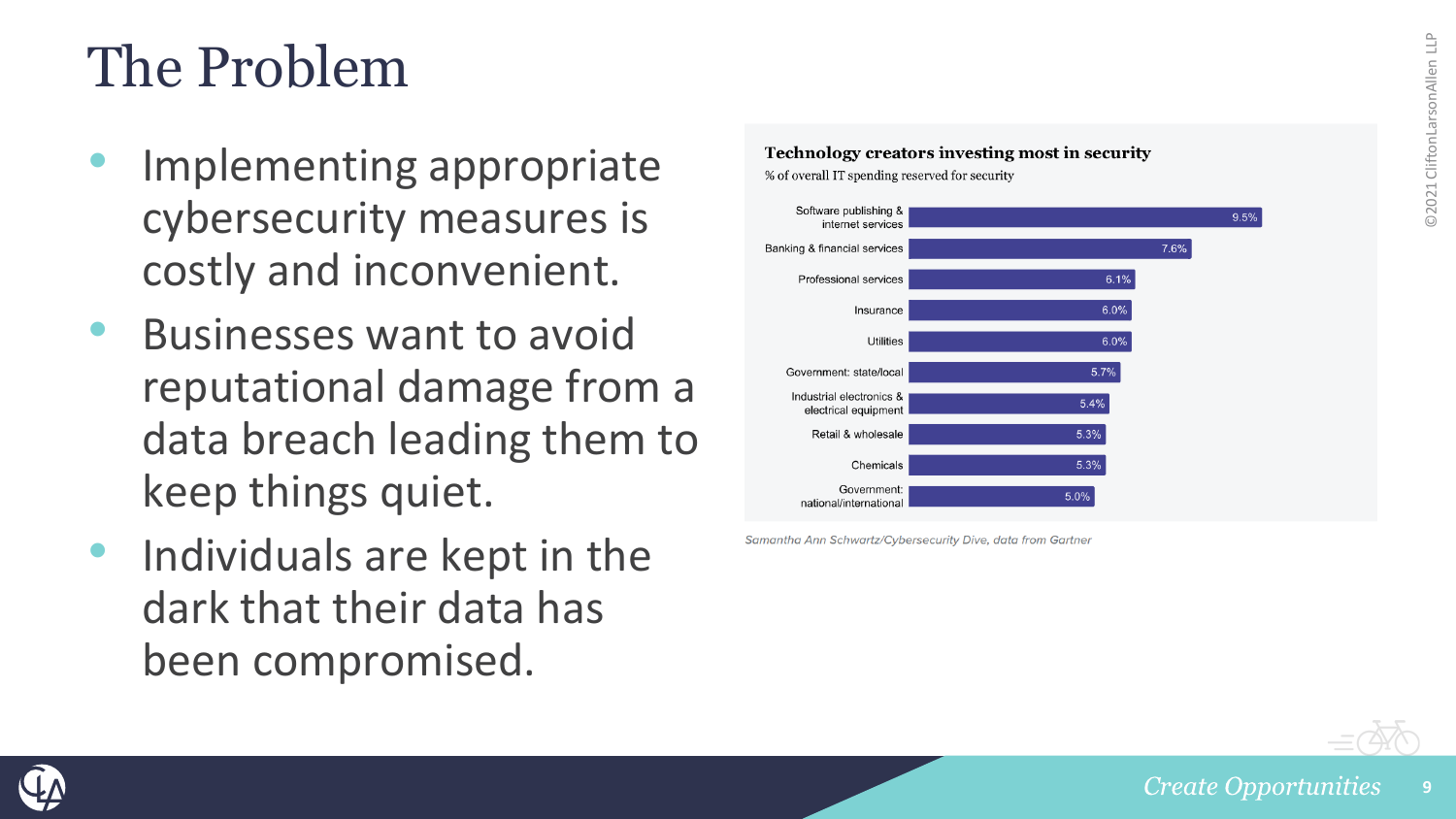#### The Goal for Cyber Regulations

- **Cyber regulations come with two general objectives:**
	- o Pre-Breach: Force businesses to spend money to implement protocols to reduce the likelihood of a breach
	- o Post-Breach: Require business to notify impacted individuals of potential damages as a result of a breach
	- Some regulations focus on pre-breach, some on post-breach and others cover both
	- Regulations can apply based on geography or industry

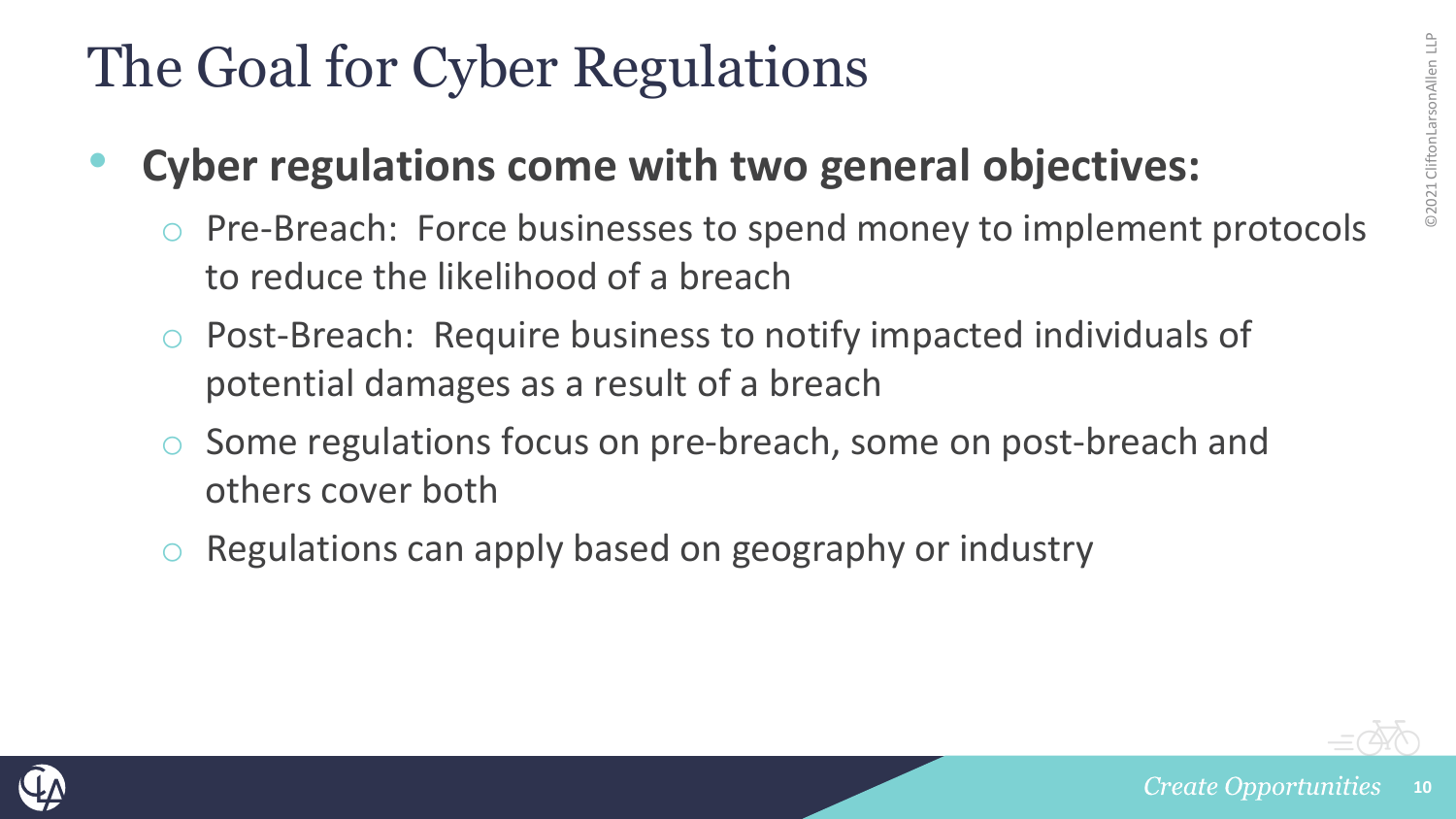#### Pre -Breach Cyber Regulation Examples

- **California Consumer Privacy Act ("CCPA")**
	- Extended consumer privacy protections to the internet. CCPA is the most comprehensive internet focused data privacy legislation in the US, and with no equivalent at the federal level.

**State Comprehensive-Privacy Law Comparison Bills introduced 2021 Rusiness Consumer Rights Obligations** Legislative Statute/Bill **State Process** (Hyperlinks) **Common Name LAWS PASSED (TO DATE) California Consumer Privacy Act** California CCPA  $x \times L$  16  $x$  $\mathbf{x}$ (2018; effective Jan. 1, 2020) **California Privacy Rights Act (2020;** California<sup>1</sup> **Proposition 24 x x x L 16 x x x x** effective Jan. 1, 2023) Virginia **SB 1392** \*Consumer Data Protection Act  $x \times$ 13 x x x x  $x \times x$ **ACTIVE BILLS** Alabama HB 216 Alabama Consumer Privacy Act 18 x  $x$ x x  $X$   $X$ **SB116** Consumer Data Privacy Act  $\mathbf{x}$  $x \times$ 18 x  $x \times$ Colorado **SB190**  $x \times x$  $x \times$ S X X X X SB 893 Connecticut  $x \times x$  $X$   $X$  $X$   $X$   $X$   $Y$ HB 3910 Consumer Privacy Act 18 x x x x  $\mathbf{x}$  $X$   $X$ Massachusetts SD 1726 Massachusetts Information Privacy Act | x x x x x in x  $x$  all  $x$ **Y** Y Minnosota HF 1492 Minnesota Consumer Data Privacy Act  $v$   $v$   $v$  $X$   $X$   $X$  $X X X X$ Minnesota **HF36**  $\times$  $X$   $X$  $X \times X$ New Jersey Disclosure and New Jersey ab 3283  $x \times x \times x$  in  $x$ all x Accountability Transparency Act New Jersey ab 3255  $\mathbf{x}$  $x$  in all x  $x - x$ Now York A 680 New York Privacy Act  $X$   $X$   $X$   $X$   $X$   $X$   $X$  $\mathbf{v}$ New York A 6042 Digital Fairness Act  $x \in x$  x  $x \in x$  x  $x$ New York **SB 567**  $X$   $X$   $X$ HB 3741 Y Y Y  $\mathbf{v}$ **Y** L - private right of action for security violations only in - ont-in consent requirement **Bold** - passed law p - prohibition without consent In Session: all Strikethrough-hill-died in committee or postpane u - unclear above states Continued to 2021 Special Session s - opt-in requirement for all sensitive data a - risk assesment limited to impact of automated decisions California Privacy Rights Act's right of restriction/limitation is only applicable to sensitive personal data Legislative Process: Introduced > In Committee > Crossed Chamber > Cross Committee > Passed > Signed Further information and most recent version of the IAPP's US State Comprehensive Privacy Law Comparison can be found here.

Alaska

Illinois

Toyas

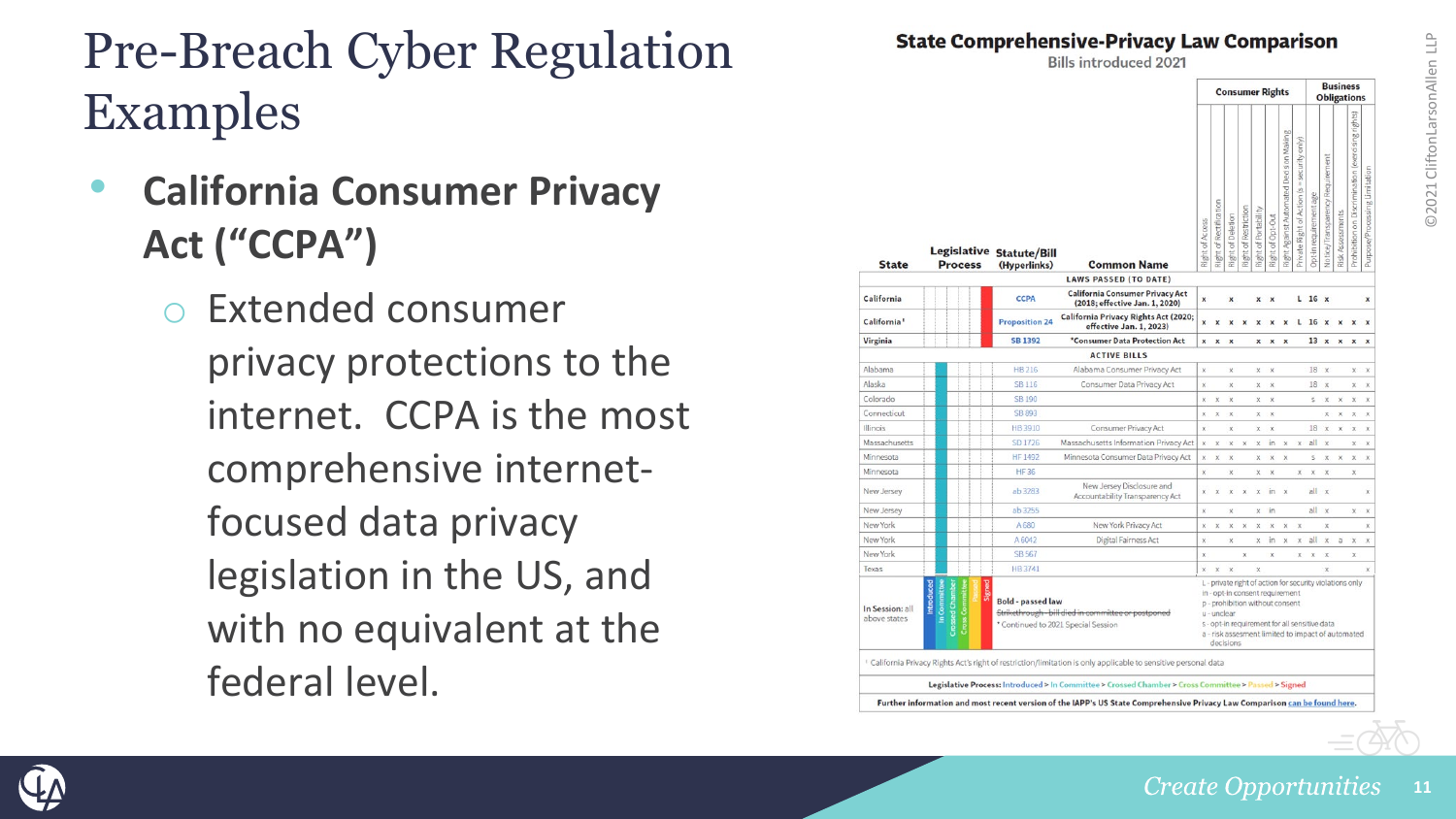#### Pre-Breach Cyber Regulation Examples

**Depending on your industry, you may be required to implement various protocols, "just as a price of admission".**

- Health Insurance Portability and Accountability Act ("HIPAA")
- Department of Defense- Cybersecurity Maturity Model Certification ("CMMC")
- Cybersecurity Requirements for Financial Services Companies ("23 CRR-NY 500.0")



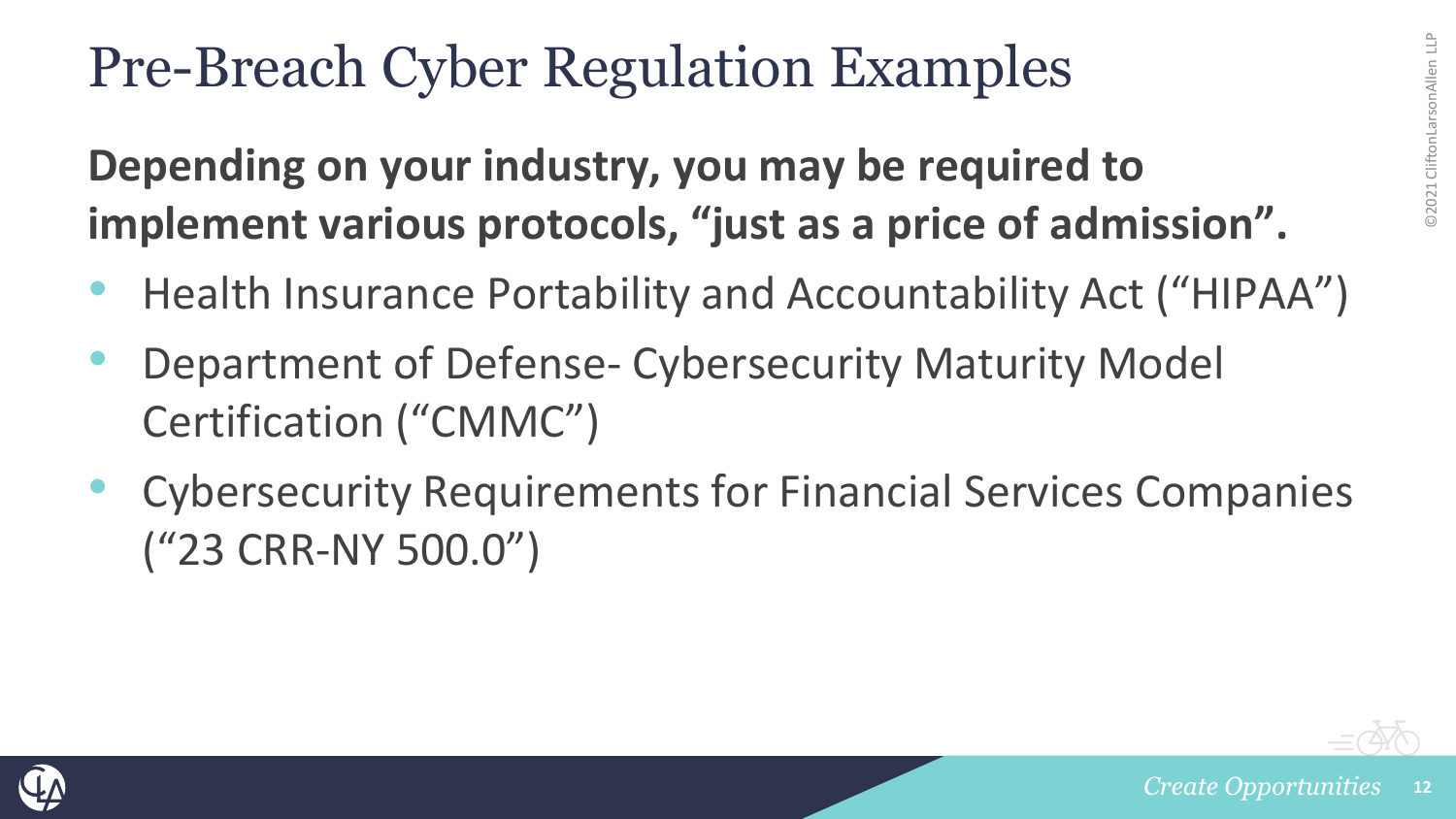#### Post-Breach Cyber Regulation Examples

- **All 50 states, the District of Columbia, Guam, Puerto Rico and the Virgin Islands have enacted legislation requiring notification**
- **Security breach laws typically have provisions regarding**
	- Who must comply with the law
	- Definitions of "personal information"
	- What constitutes a breach
	- Requirements for notice
	- **Exemptions**



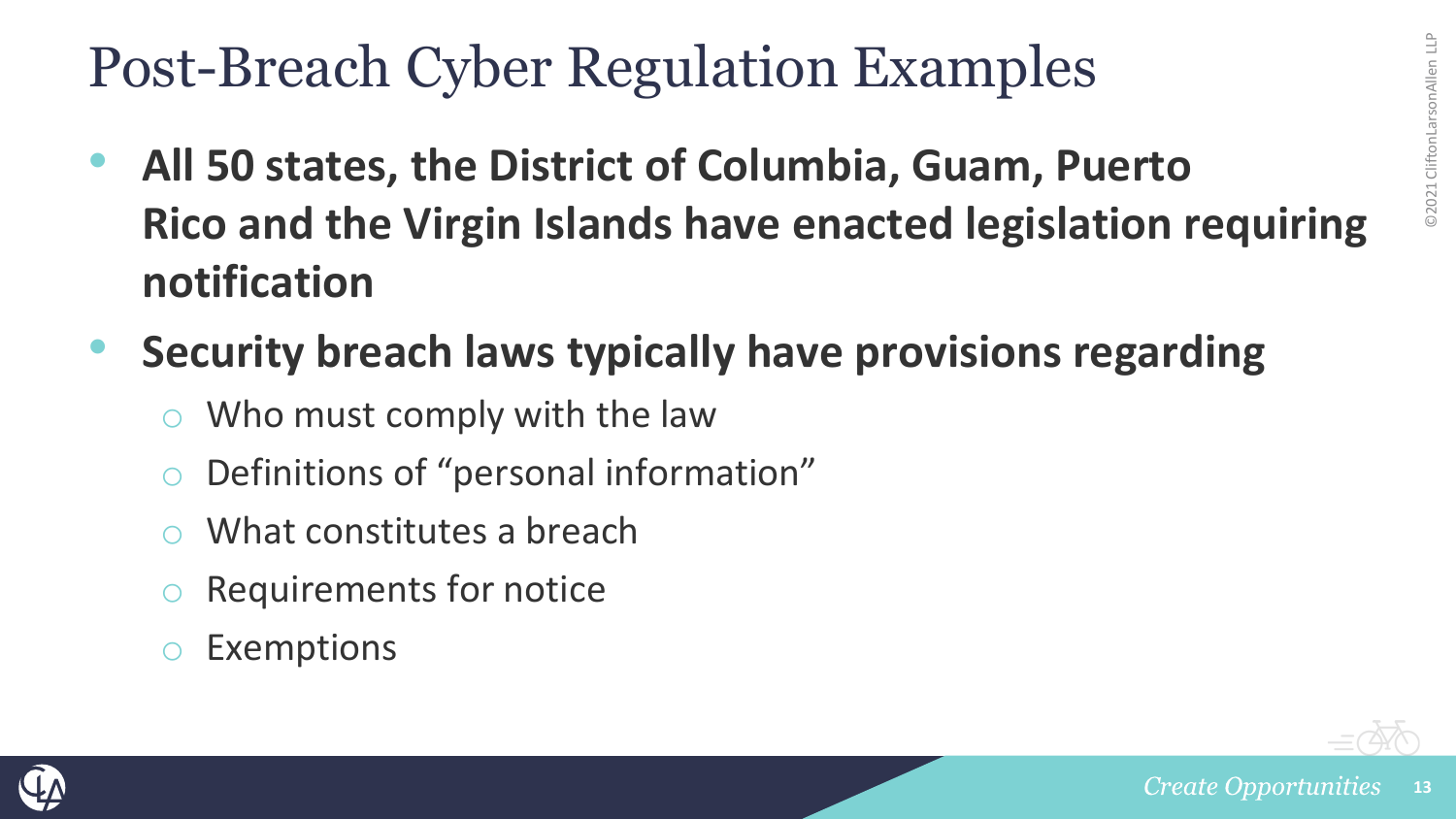#### Post-Breach Cyber Regulation Examples

#### **The most common trends in legislation this year include proposals that would:**

- Establish or shorten the time frame within which an entity must report a breach.
- Require state or local government entities to report data breaches.
- Provide an affirmative defense for entities that had reasonable security practices in place at the time of a breach.
- Expand definitions of "personal information"
- Require private sector entities to report breaches to the state attorney general or other state entity.

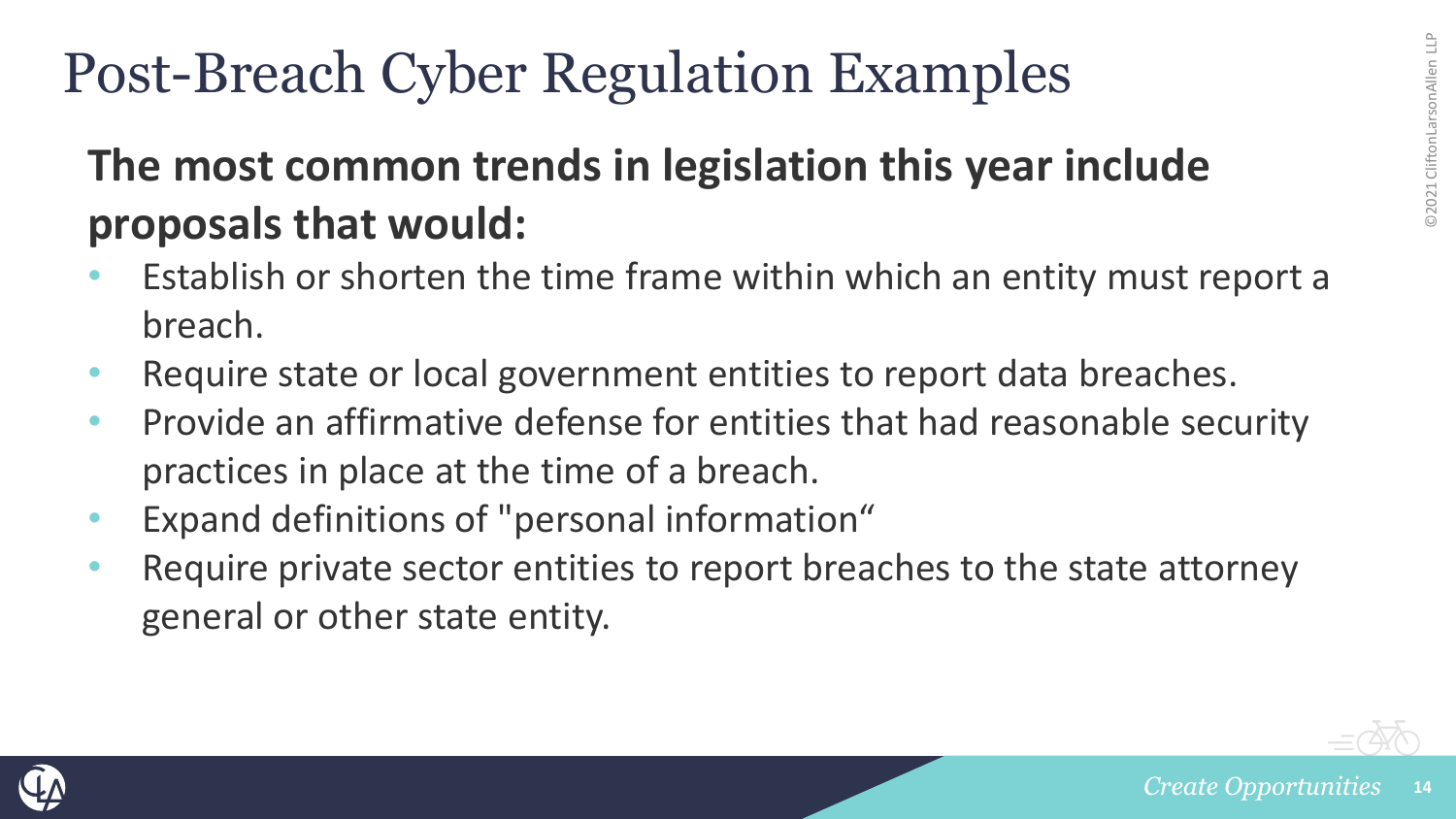#### Post Breach Cyber Regulation Penalties

- Equifax: (At least) \$575 Million
- Home Depot: ~\$200 million
- Uber: \$148 million- (also- Executive Under Federal Indictment)
- Yahoo: \$85 million
- Capital One: \$80 million
- Morgan Stanley: \$60 million
- British Airways: \$26.2 million
- Marriott International: \$23.7 million
- Target: \$18.5 million



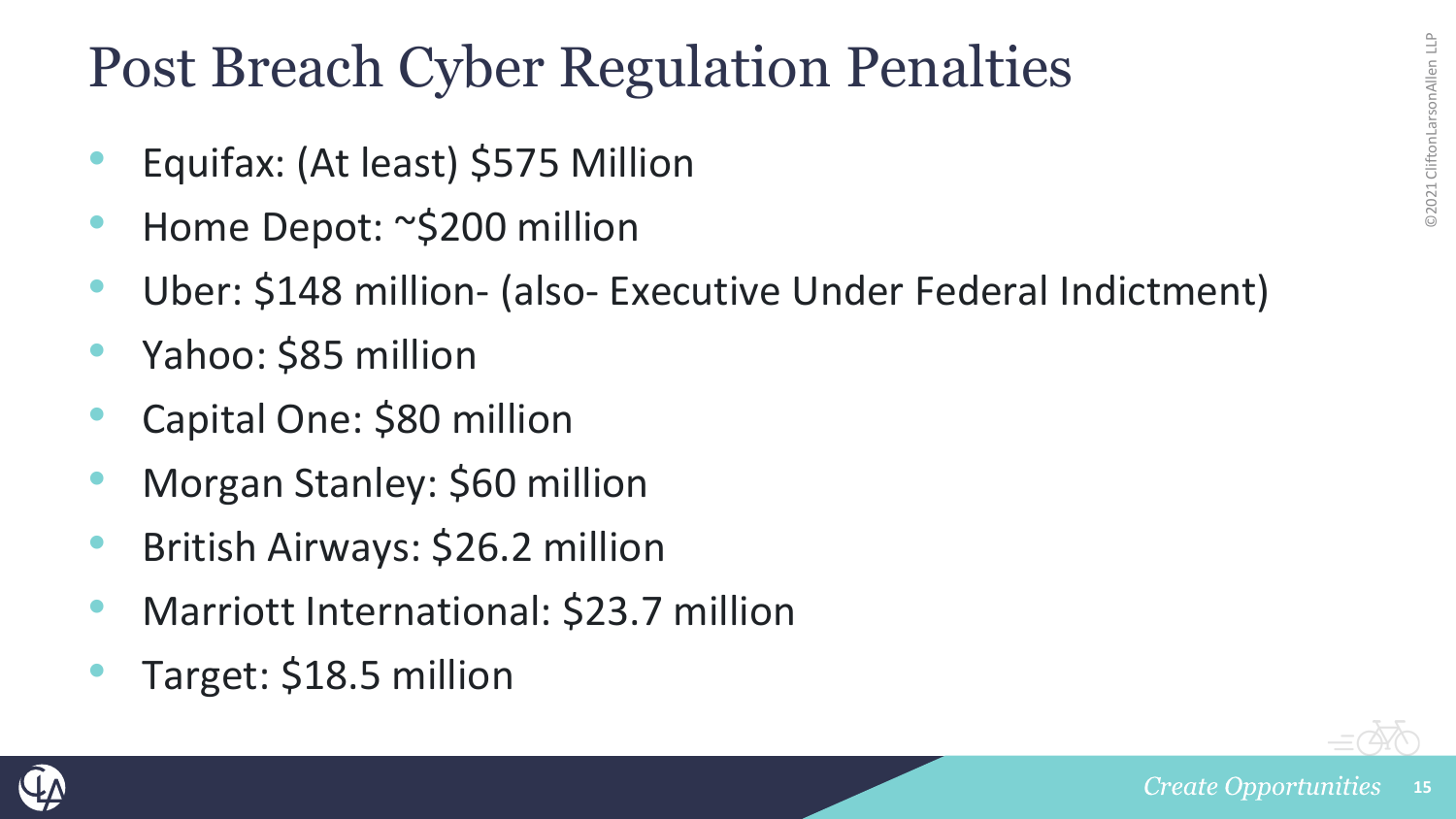#### Beyond Regulations- What Your Clients are Worried About

- **Clients are requiring vendors to meet standards**
- **Data Integrity**
	- **Intellectual Property Protection**
- **Regulatory Compliance**
- **Brand Protection**
	- Public Perception
	- Media Awareness
- **Customer Protection**
- **Legal Liability**



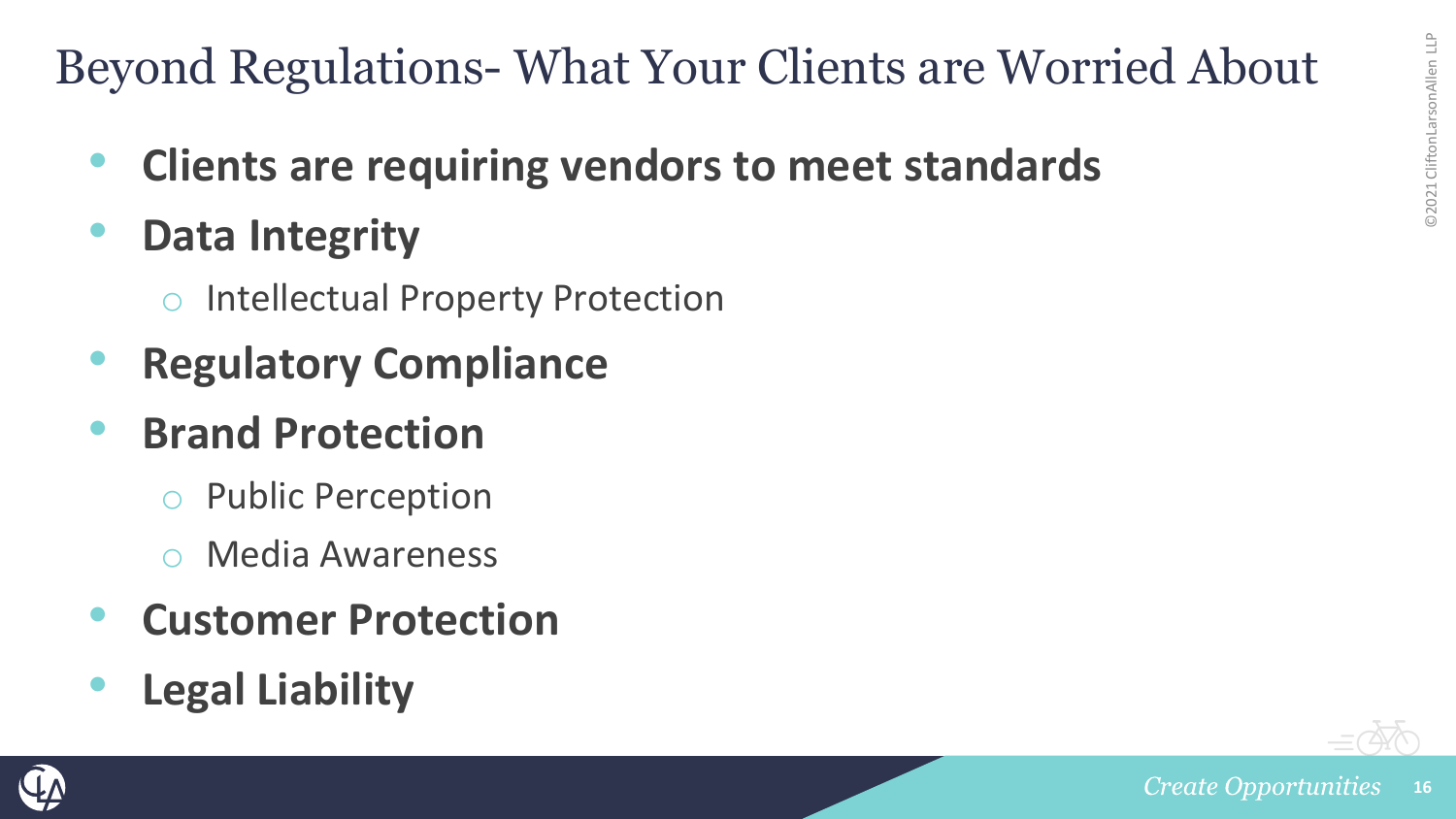#### How to Determine if You Comply

- 2 Types of Compliance: Regulatory & Contractual
- Lack of Security Program
- Cybersecurity Program is AS important as ERP, HR, Financials
- Desire to "Do it All" in-house
- Expensive tools != Processes
- Topic discussing the common causes/drivers for noncompliance and control gaps that we see in industry that led to the scary scenario in the first place.

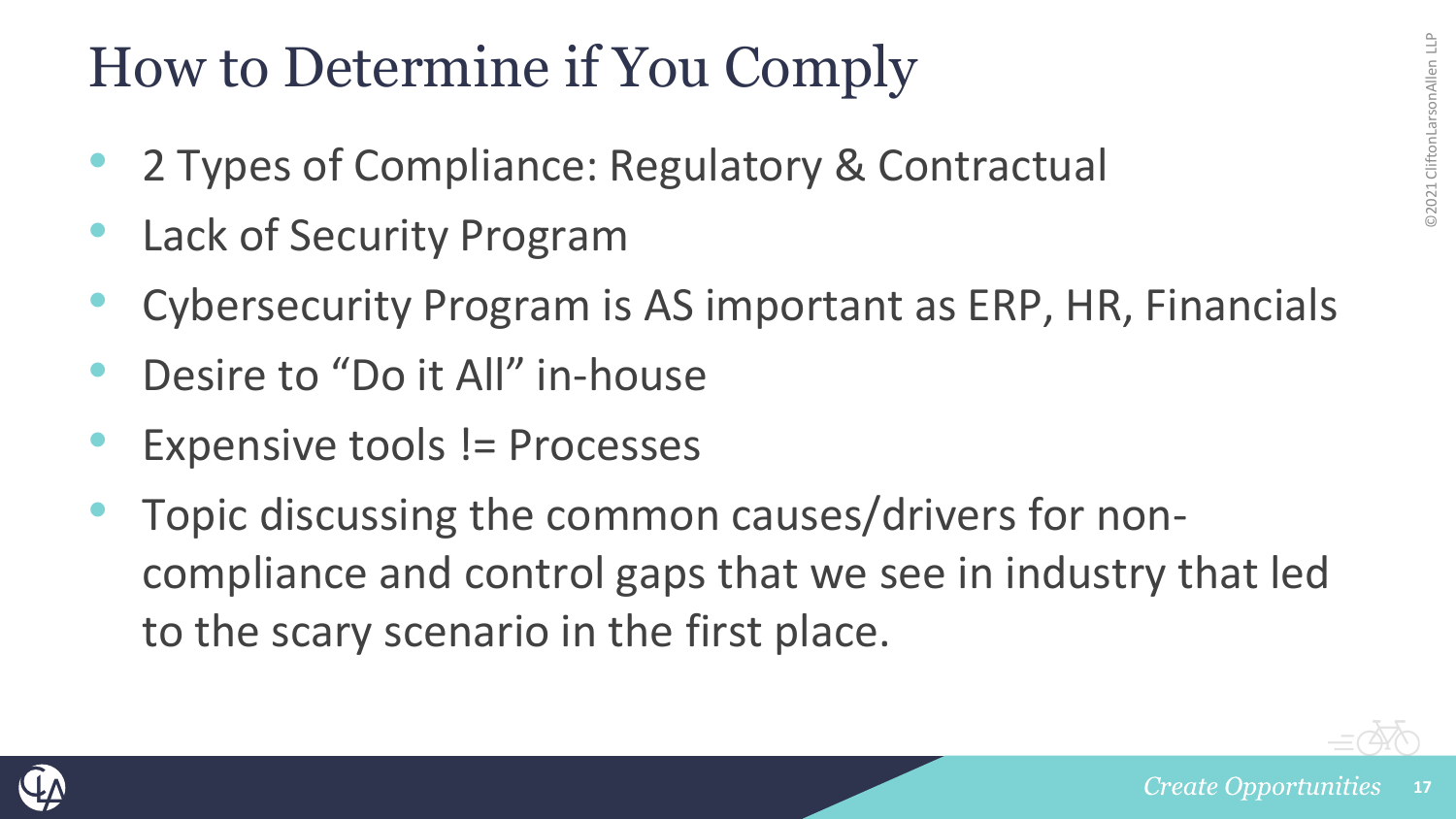#### SOC 2 vs. ISO 27001

SOC 2 is focused mostly on proving the security controls that protect customer data have been implemented.

ISO 27001 (international standard) wants to confirm there are operational Information Security Management System (ISMS) in place to manage your InfoSec program on an ongoing basis.

#### Based on AICPA attestation SSAE-18 standard

Primarily focuses on preserving the confidentiality, integrity, and availability of information as part of the risk management process

This adds additional controls around proving the management system is in place and regularly reviewed for conformity to the ISO27001 standard



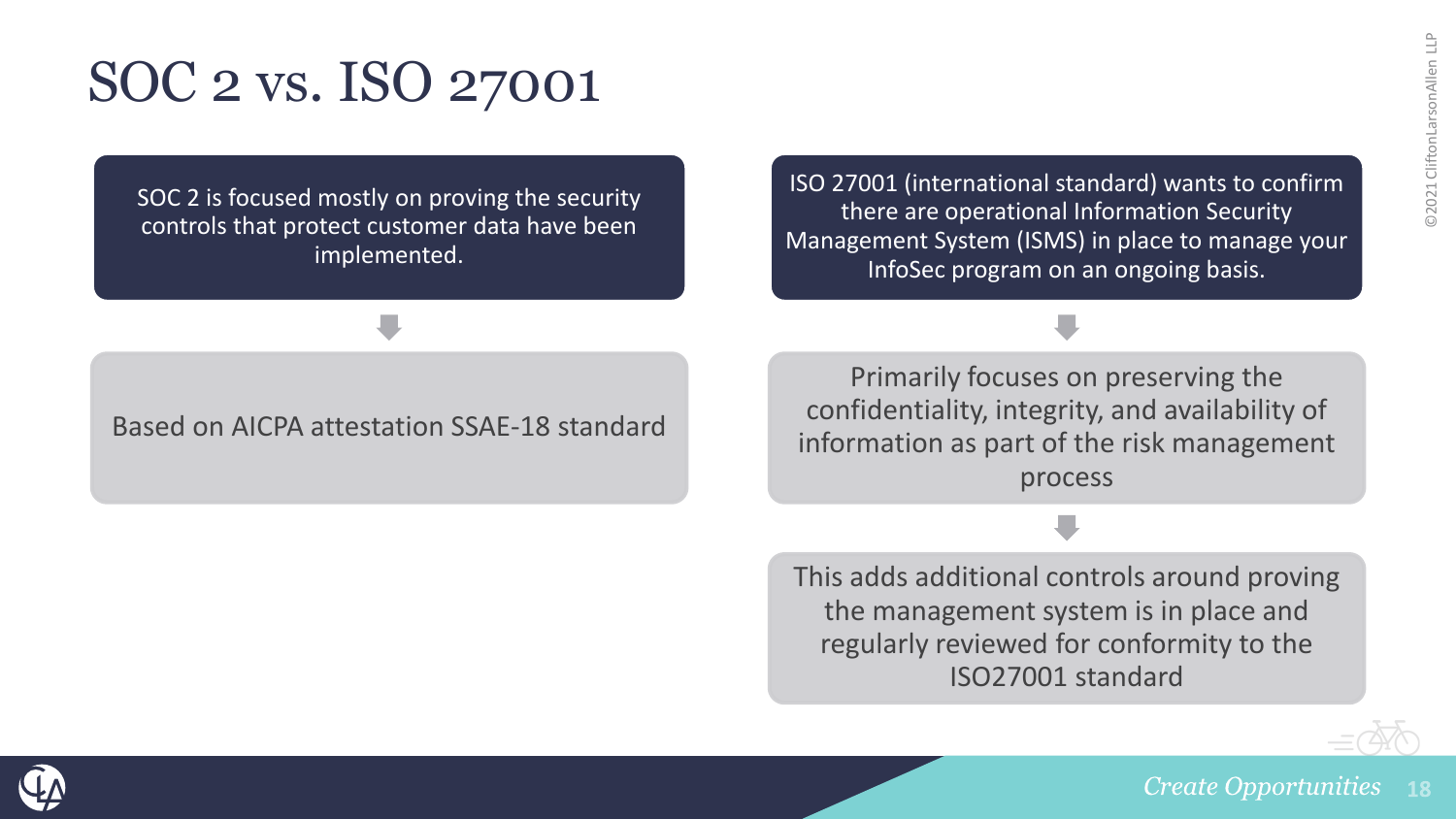## Trust Service Criteria Mapping

• ISO 27001 AICPA • NIST CSF **2017 Trust Services Criteria (TSC) TSC Ref. 1 Criteria ISO Appendix Ref. 2 ISO Ref. 2 ISO Ref. 2 ISO 27001 Requirement ISO Appendix Re ISO Appendix Title** *CONTROL ENVIRONMENT* • COBIT5 CC<sub>1.1</sub> COSO Principle 1: The entity demonstrates a commitment to 5.1 **Leadership and Commitment** ntegrity and ethical values. Top management shall demonstrate leadership and commitment with respect to the information security management system • NIST 800-53 Sets the Tone at the Top—The board of directors and management, at all levels, demonstrate through their directives, actions, and behavior the importance of integrity and ethical values to support the functionin of the system of internal control. • GDPR Establishes Standards of Conduct—The expectations of the board of A.7.2.2 **Information Security awareness,**  directors and senior management concerning integrity and ethical **education and training** values are defined in the entity's standards of conduct and understood All employees of the at all levels of the entity and by outsourced service providers and organization and, where business partners. relevant, contractors shall • CMMC receive appropriate awareness education and training and regular updates in organizational policies and procedures, as relevant for their ob function Evaluates Adherence to Standards of Conduct—Processes are in place to evaluate the performance of individuals and teams against the entity's expected standards of conduct. Addresses Deviations in a Timely Manner—Deviations from the entity's A.7.2.3 **Disciplinary process** expected standards of conduct are identified and remedied in a timely There shall be a formal and and consistent manner. communicated disciplinary process in place to take action against employees who have committed an information security breach. *Considers Contractors and Vendor Employees in Demonstrating Its*  A.7.2.1 **Management responsibilities** *Commitment— Management and the board of directors consider the use of*  Management shall require all *contractors and vendor employees in its processes for establishing standards of*  employees and contractors to *conduct, evaluating adherence to those standards, and addressing deviations in*  apply information security in accordance with the established *a timely manner.*  policies and procedures of the organization.

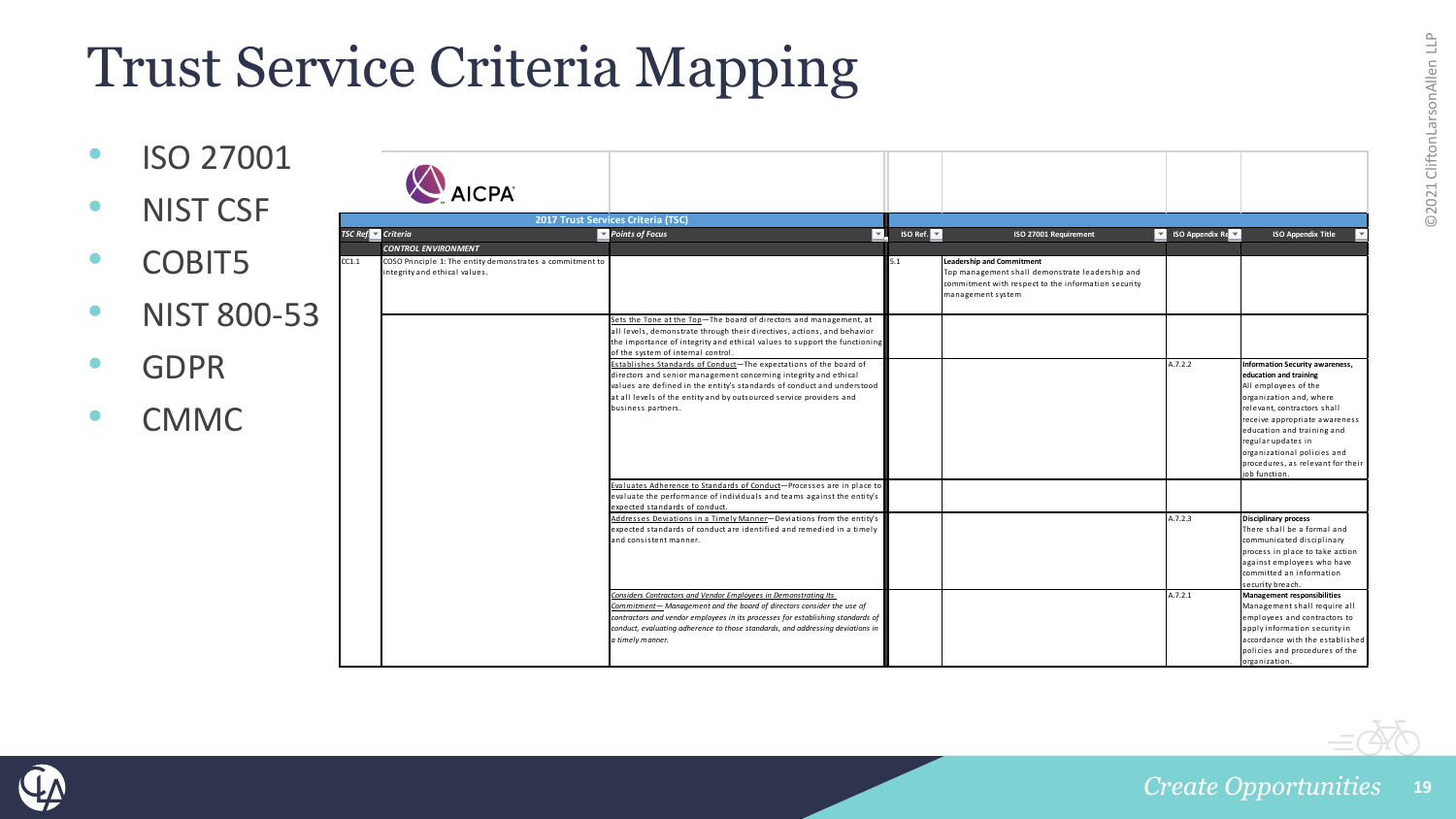# 02021 CliftonLarsonAllen LLP ©2021 CliftonLarsonAllen LLP

#### How to Remediate if you Aren't in Compliance



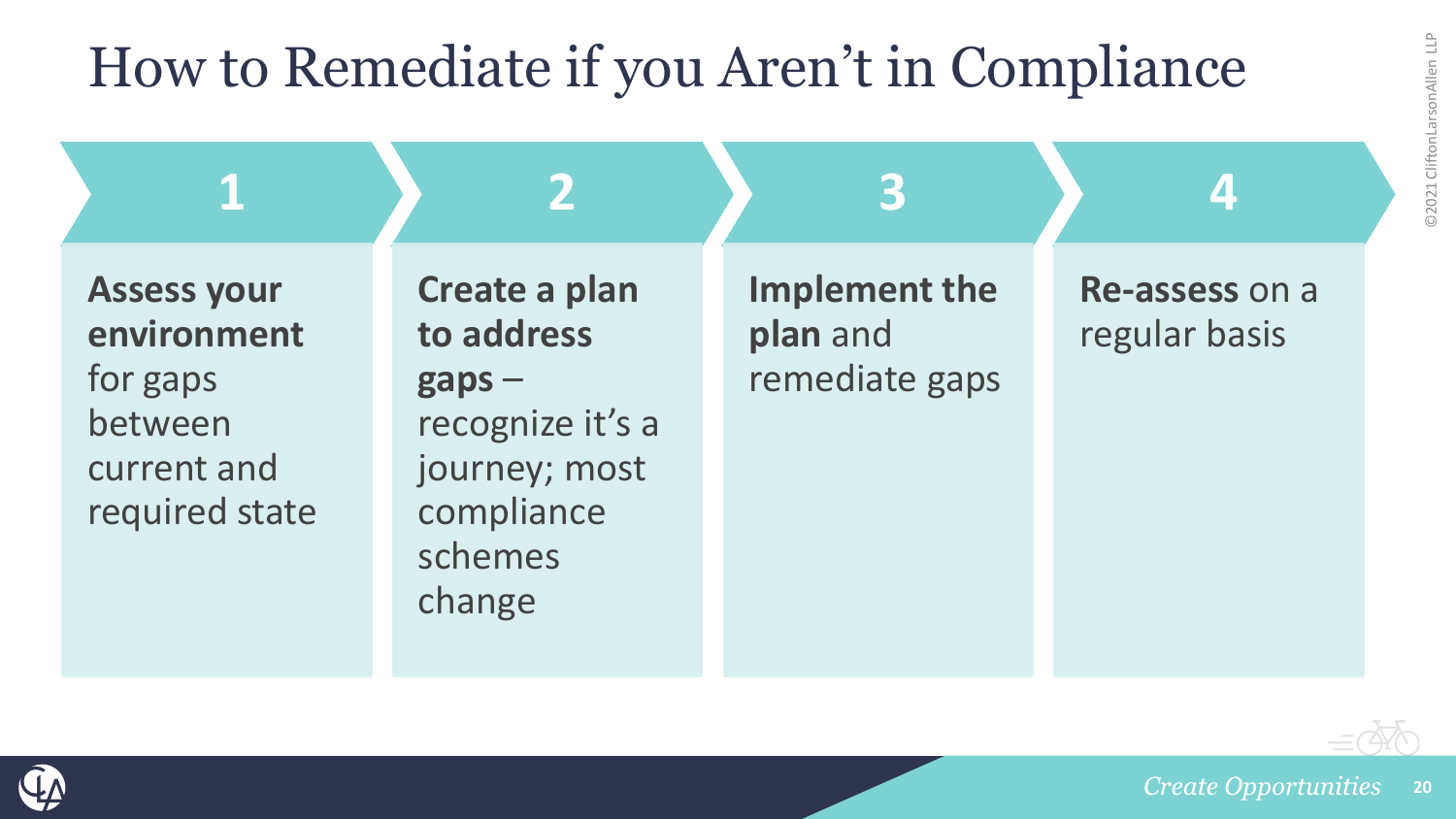

#### Questions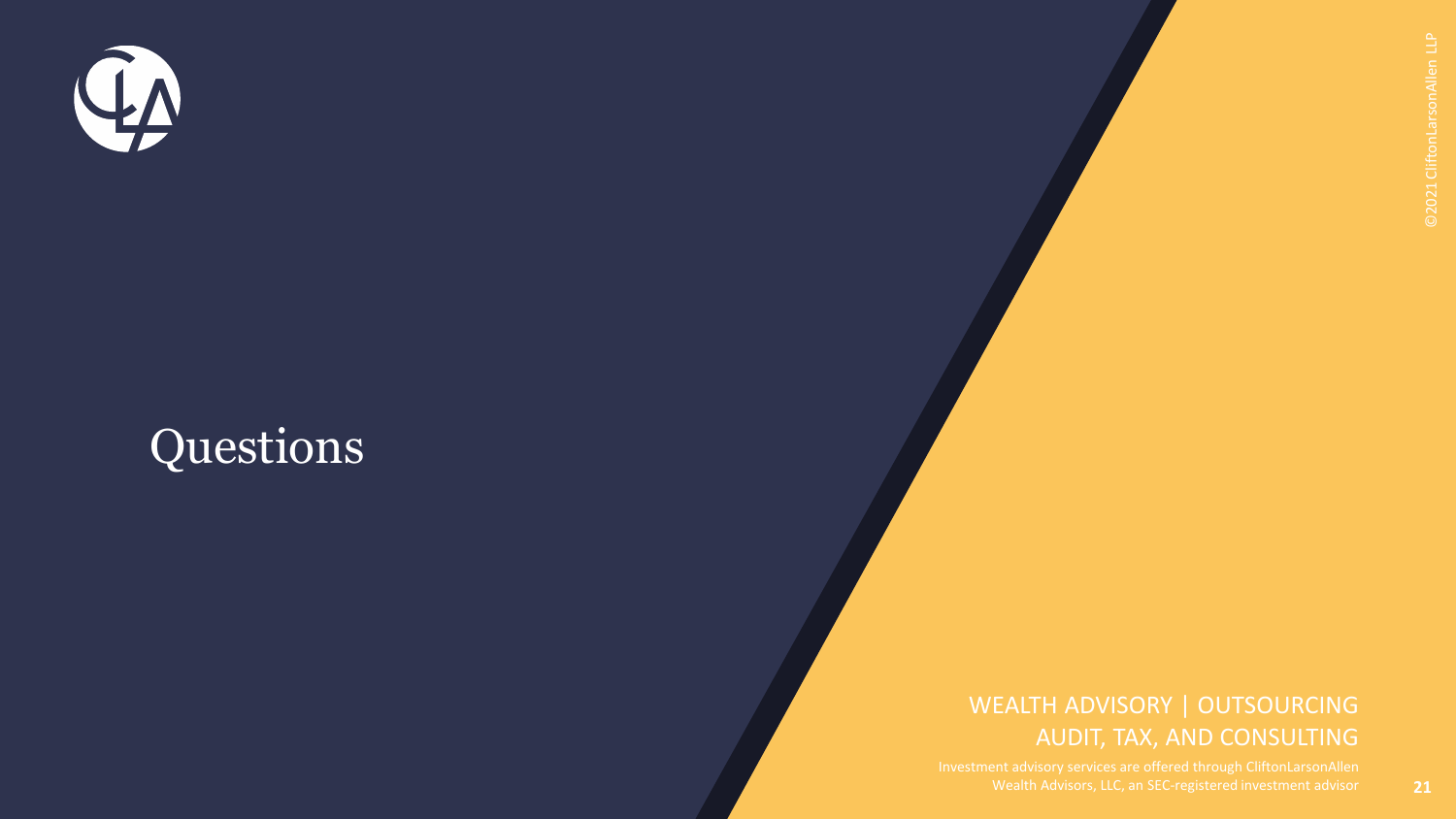#### We're Here For You



#### Find additional resources and learn about upcoming events at [CLAconnect.com](https://www.claconnect.com/).

Improving your financial health starts with an honest check-in. Our guidance can help

organizations and individuals stay on the right track.

#### [Learn More](https://www.claconnect.com/campaign/financial-health-planning)